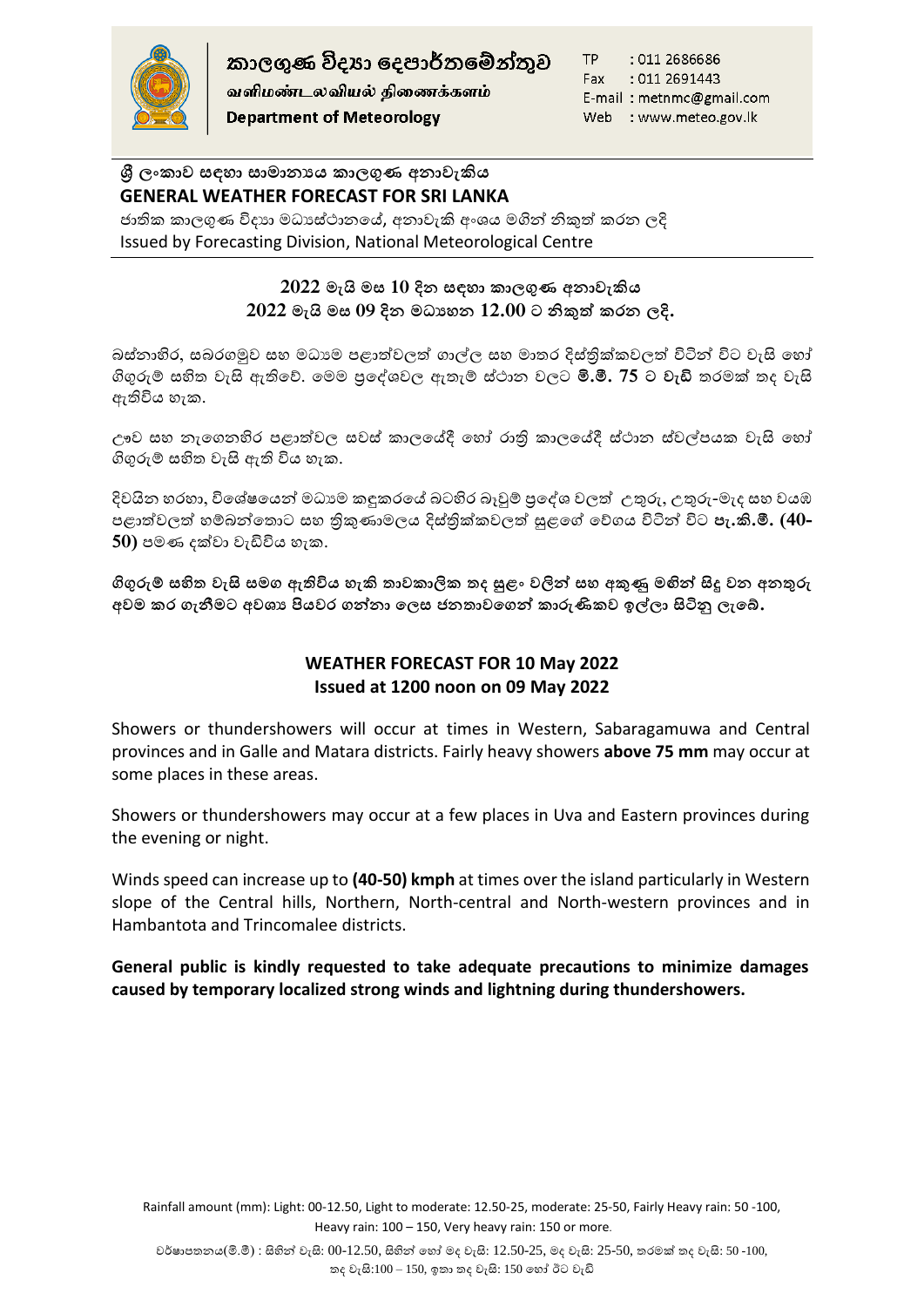

කාලගුණ විදහා දෙපාර්තමේන්තුව

வளிமண்டலவியல் திணைக்களம் **Department of Meteorology** 

TP : 011 2686686 Fax : 011 2691443 E-mail: metnmc@gmail.com Web : www.meteo.gov.lk

# **දිවයින වටා මුහුෙේ කාලගුණය සහ ස්වභාවය WEATHER AND STATE OF SEA AROUND THE ISLAND**

ජාතික කාලගුණ විදාහ මධාස්ථානයේ, අනාවැකි අංශය මගින් නිකුත් කරන ලදි Issued by Forecasting Division, National Meteorological Centre

# **ලදිරි පැය 24 ට දිවයින වටා වන මුහුදු ප්රෙේශ් සඳහා කාලගුණ අනාවැකිය 2022 මැයි මස 09 දින මධ්යහන 12.00 ට නිකුත් කරන ලදි.**

**ගිිකෙකාන දිග ෙ ංගාල ෙ ාක්ක ආශ්රිතව පැවති "අසනි" සුළි කුණාටුව, චණ්ඩ සුළි කුණාටුවක් වට වර්ධ්නය වී ඇති අතර මැයි 09 වන දින 0530 පැය වනවිට උතුරු අක්්ාංශ් 13.7 (N) සහ නැෙගනහිර ෙේශ්ාංශ් 86.3 (E) ආසන්නෙේ, ත්රිකුණාමලෙේ සිට කි.මී. 800 ක් පමණ ඊසාන ෙදසින් ෙක්න්රගත වී**  පැවතිණි. එය මැයි 10 වන දින දක්වා වයඹ දෙසට ගමන් කර බටහිර-මධාාම බෙංගාල බොක්ක පු**දේශය ෙවත පැමිණීමටත් ලන්පසුව උතුරට රව ඊසාන ෙදසට හැරී වයඹ දිග ෙ ංගාල ෙ ාක්ක ප්රෙේශ්ය ෙවත ගමන් කිරීමට ෙ ාෙහෝ දුරට ලඩ ඇත.** 

**කාලගුණ විදයා ෙදපාර්තෙම්න්තුව මගින් ෙම් සම් න්ධ්ව නිකුත් කරන ලදිරි නිෙනදන ියළි ඳ සිය අවධ්ානය ෙයාමු කරන ෙලස ධීවර හා නාවික ප්රනාවෙගන් ල්ලා සිිනු ලැෙ .**

### **වැසි තත්ත්වය:**

පුත්තලම සිට කොළඹ ගාල්ල හරහා මාතර දක්වා වෙරළට ඔබ්බෙන් වන මුහුදු පුදේශවල විටින් විට වැසි හ ෝ ගිගුරුම් සහිත වැසි ඇතිහේ.

### **සුළඟ:**

දිවයින වටා වන මුහුදු පුදේශවල සුළං බස්නාහිර හෝ නිරිත දෙසින් හමා එයි. සුළගේ වේගය පැ.කි.මී. (30-40) පමණ වේ. කන්කසන්තුරය සිට මන්නාරම, පුත්තලම, කොළඹ, මාතර සහ හම්බන්තොට හරහා හපාතුවිල් දක්වා හවරළට ඔබ්හබන් වන මුහුදු ප්රහශවවල ළගළහව හේගය විටින් විට **පැ.කි.මී.**(**50-60)** පමම දක්වා වැඩි හේ.

### **මුහුෙේ ස්වභාවය:**

කන්කසන්තුරය සිට මන්නාරම, පුත්තලම, කොළඹ, මාතර සහ හම්බන්තොට හරහා පොතුවිල් දක්වා වෙරළට ඔබ්බෙන් වන මුහුදු පුදේශ විටින් විට රළුවේ. හෙසු මුහුදු පුදේශ තරමක් රළු විය හැක.

**ගිගුරුම් සහිත වැසි ඇති වන විට එම මුහුදු ප්රෙේශ්වල තාවකාලිකව තද සුළං ඇති විය හැකි අතර එවිට එම මුහුදු ප්රෙේශ් තාවකාලිකව ලතා රු විය හැක.**